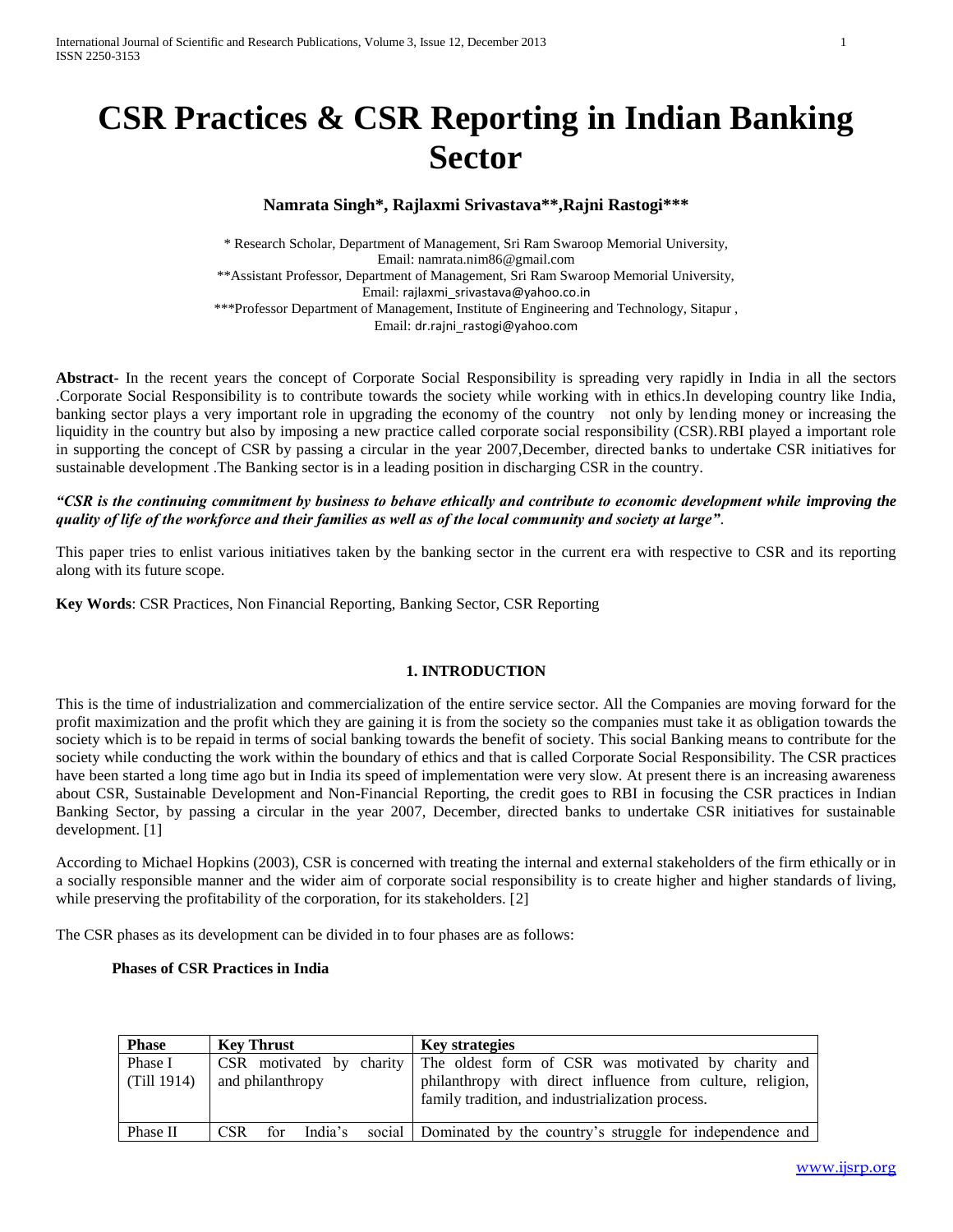| (19141960) | development                  | influenced fundamentally by Gandhi's theory of trusteeship        |
|------------|------------------------------|-------------------------------------------------------------------|
|            |                              | for consolidation and amplification of social development.        |
|            |                              | Gandhi's reform programs which included activities that           |
|            |                              | sought in particular abolition of untouchability, women's         |
|            |                              | empowerment and rural development.                                |
| Phase III  | CSR under the paradigm of    | The paradigm of mixed economy with the emergence of               |
| (19601980) | the mixed economy            | legislation on labor and Environmental standards, affected the    |
|            |                              | third phase of Indian CSR This phase Is also characterized by     |
|            |                              | a shift from corporate self regulation to strict legal and public |
|            |                              | regulation of business activities.                                |
| Phase IV   | CSR at the Interface between | Indian companies and stakeholders began abandoning                |
| (1980)     | philanthropic and business   | traditional philanthropic engagement and, to some extent,         |
| onwards)   | approaches                   | integrated CSR into a coherent and sustainable business           |
|            |                              | strategy, partly adopting the multi stakeholder approach.         |

#### **Source: Based on Survey of Literature on CSR and Sundar (2000) [3]**

# **2. OBJECTIVE OF THE STUDY**

The Present study aims to evaluate the different dimensions of Corporate Social Responsibility by studying the following Objectives:

- o To Study the concept of CSR;
- o To Study the Major areas of CSR initiatives in Indian Banking Sector.
- o To Study the CSR Reporting Practices in Indian Financial Sector.
- To Focus on the Present Status of CSR in Banking.

# **3. METHODOLOGY**

Research methodology is the blue print of the research which is going to be conducted. The Research design in this study is Descriptive research design, Random Sampling technique is used for selecting the Banks for this Study in which the major players two from Public Sector and two from Private Sector have been selected for the study i.e. SBI,PNB,HDFC and ICICI. The Data is collected from secondary sources particularly from concerned Banks Annual Report, Web sites, newsletters and data from various journals.

#### **4. LITERATURE REVIEW**

**[Carroll, 1979; 2008, 500]:** "The social responsibility of business encompasses the economic, legal, ethical and discretionary expectations that a society has of organizations at a given point in time."[4]

The Commission defines corporate social responsibility as "the responsibility of enterprises for their impacts on society". To fully meet their social responsibility, enterprises "should have in place a process to integrate social, environmental, ethical human rights and consumer concerns into their business operations and core strategy in close collaboration with their stakeholders*"*[5] According to Bert Scholtens, "finance relates to the sustainability of economic development and to CSR. The three financing modes open the potential to direct the economic activities in a way that takes account of social, ethical, and environmental issues". [6]

According to Jacob M. Rose, in his study findings indicate that directors employ prospective rationality cognition, and they sometimes make decisions that emphasize legal defensibility at the expense of personal ethics and social responsibility. The results suggest that additional ethics education will have little influence on the decisions of many business leaders because their decisions are driven by corporate law, rather than personal ethics. [7]

Paul C. Godfrey and Nile W. Hatch they studied on the two aspects one; Examination of the marginal utility of various CSRs by firms. Second, researchers must focus their tools on individual firm-stakeholder.[8]

[Md. Habib-Uz-Zaman Khan](http://www.emeraldinsight.com/search.htm?ct=all&st1=Md.+Habib-Uz-Zaman+Khan&fd1=aut) suggests that "the effects of corporate governance (CG) elements on CSR disclosures in reporting information of Bangladeshi listed commercial banks are high. Non-executive directors and existence of foreign nationalities have been found the significant impact on the CSR reporting."[9] Sanjay Kanti Das (2012),in his study presented that development of Corporate Social Responsibility (CSR) is very slowly in India though it was started a long time ago. In his view CSR has been assuming greater importance in the corporate world, including the banking sector. There is a visible trend in the financial sector of promoting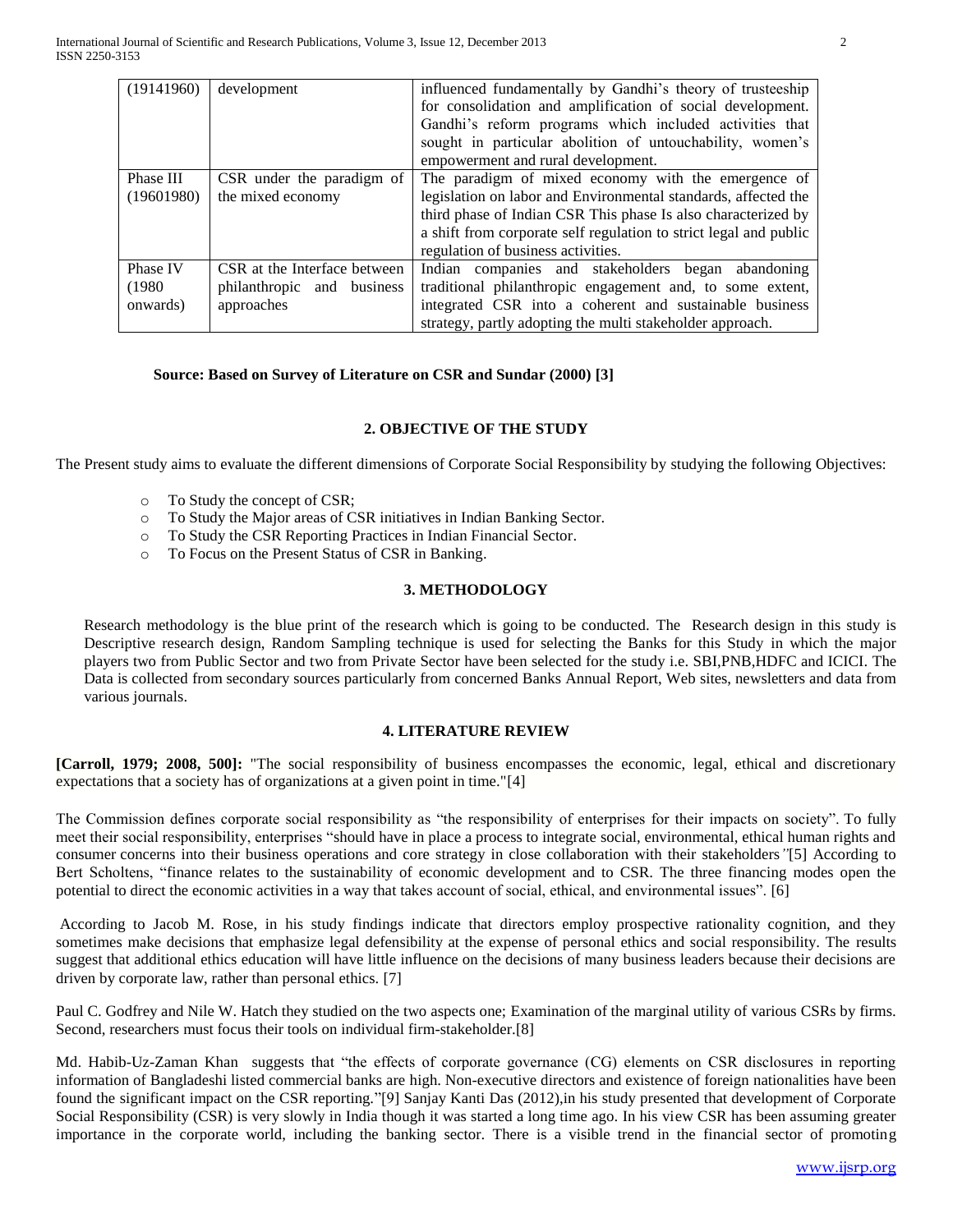International Journal of Scientific and Research Publications, Volume 3, Issue 12, December 2013 3 ISSN 2250-3153

environment friendly and socially responsible lending and investment practices. The Govt. of India is pursuing the matter relating to CSR and also drafted guidelines for CSR practices time to time. [10]

Suman Kalyan Chaudhury, Sanjay Kanti Das, Prasanta Kumar Sahoo(2011),said in their study that, At present, the world over, there is an increasing awareness about Corporate Social Responsibility (CSR), Sustainable Development (SD) and Non- Financial Reporting (NFR). The contribution of financial institutions including banks to sustainable development is paramount, considering the crucial role they play in financing the economic and developmental activities of the world.[11]

Sanjay Kanti Das(2012),in his study presented that development of Corporate Social Responsibility (CSR) is very slowly in India though it was started a long time ago. In his view CSR has been assuming greater importance in the corporate world, including the banking sector. There is a visible trend in the financial sector of promoting environment friendly and socially responsible lending and investment practices. The Govt. of India is pursuing the matter relating to CSR and also drafted guidelines for CSR practices time to time.[12]

Kvasničková Stanislavská, L., Margarisová, K., Šťastná, K(2012), defined concept of Corporate Social Responsibility on a theoretical level , They focuses on its development, its present form and the influence on financial performance of the company. They also worked on three czech banking subjects (Česká spořitelna, Komerční banka a Československá obchodní banka), which regularly take the leading positions of the official corporate donors chart Top Filantrop". The work explores the evolution of corporate donations and finds the connection between corporate donations and corporate profit and financial and economic crisis. [13]

Austin (2000) gave the concept of Collaboration Continuum. He explained the development of collaboration between nonprofits and corporations. According to him, such collaboration begins from a philanthropic stage, where, the nature of the relationship is similar to that of a charitable donor and (grateful) recipient; and ultimately results in organizational integration, where the equivalency of mutual benefits is fully apprehended by firms (Austin, 2000). The Collaboration Continuum hence, provides firms with more reasons to be socially active. Companies can follow this concept by supporting societal causes, and inspiring other companies in turn. [14]

#### **5. CSR INITIATIVES BY BANKING SECTOR**

#### **5. 1Major Areas of CSR along with their expenditure on CSR activities**

#### **(a) State Bank of India:**

Corporate Social Responsibility has always been a part of the State Bank of India covering various social, environmental and welfare activities. Their pledge towards CSR is reflected in their CSR vision statement "(Serving the Community Everywhere)

### **The comparative chart of CSR spends for the last three years is as under (in crores)**

| <b>CSR Activities</b>                                                                                                                                                                                                                    | 2009-10 | 2010-11 | 2011-12 |
|------------------------------------------------------------------------------------------------------------------------------------------------------------------------------------------------------------------------------------------|---------|---------|---------|
| <b>National Donations</b><br>(To provide succor to victims of natural calamities)                                                                                                                                                        | 5.15    | 2.00    | 5.50    |
| Normal Donations & other direct activities                                                                                                                                                                                               | 14.57   | 22.44   | 65.68   |
| <b>Total CSR spend</b><br>For the first time in the last decade, the budget<br>For CSR spend (normal donations and other direct<br>activities) has been surpassed even though the allocation<br>was much higher than the previous years. | 19.72   | 24.44   | 71.18   |

#### **Table no. -1 (source – SBI annual report)**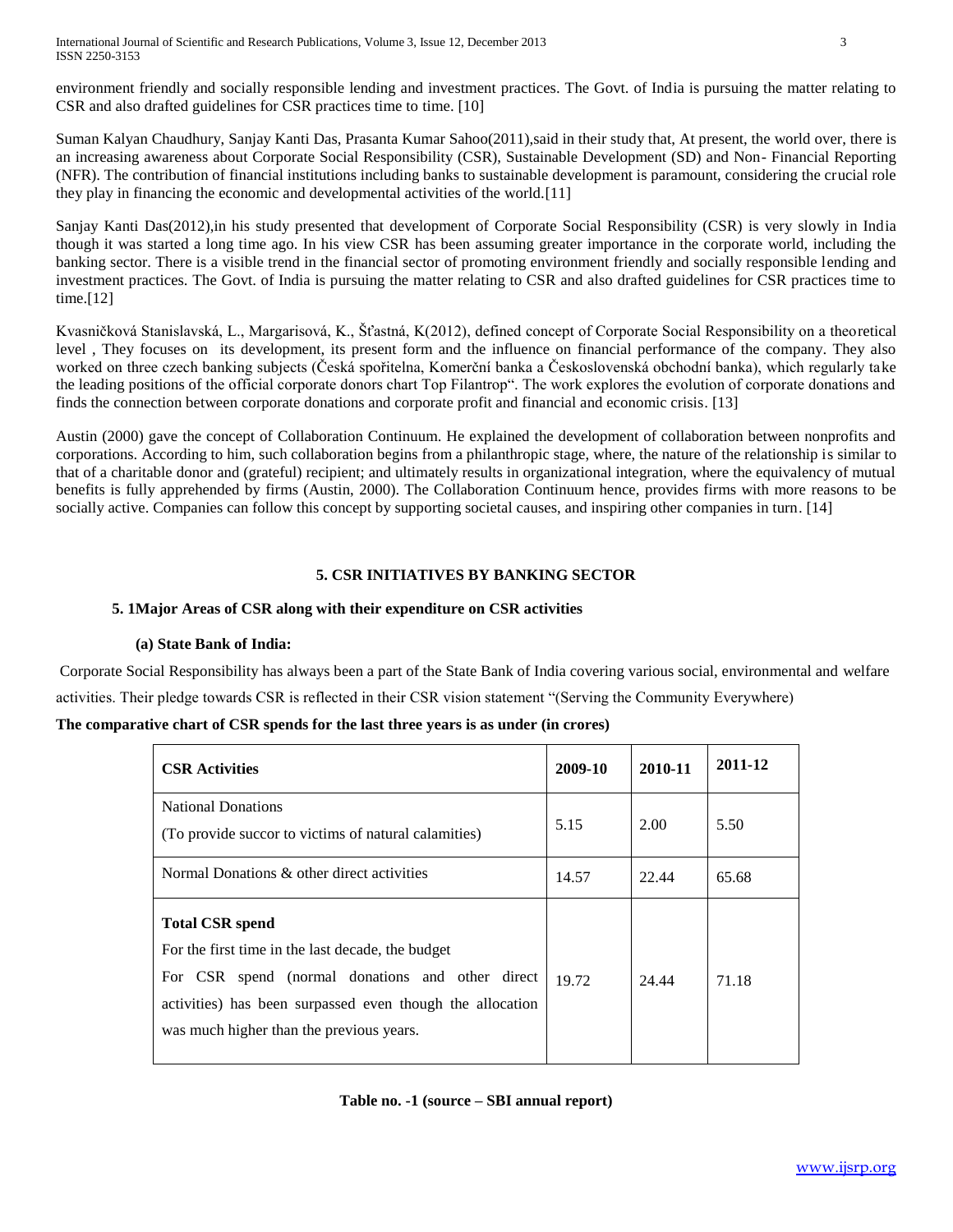International Journal of Scientific and Research Publications, Volume 3, Issue 12, December 2013 4 ISSN 2250-3153

By analyzing the table no.1 we can see that in the year 2009 the expenditure of bank in different CSR activities were 19.72 crores which is increased in the year 2012 up to 71.18 crores ,which is the good symbol for the Indian Economy.

#### **Sector wise Deployment:**

The breakup of sectoral deployment of SBI's CSR spends during the year has been as under:

| <b>CSR Activities</b>         | Amount $($ in crores) |
|-------------------------------|-----------------------|
| <b>National Donations</b>     | 5.50                  |
| <b>Supporting Education</b>   | 38.33                 |
| <b>Supporting Healthcare</b>  | 15.03                 |
| Assistance to underprivileged | 5.37                  |
| Research & Development        | 3.75                  |
| <b>Supporting Culture</b>     | 1.15                  |
| <b>Environment Protection</b> | 0.67                  |
| Other projects                | 1.38                  |
| Total                         | 71.18                 |

#### **Table no. -2 (source – SBI annual report)**

In table no.2 the different CSR activities are given based on different sector, the highest donations is done by SBI in education sector with 38.33 crores, second priority for donation is sector of Health care by 15.03 crores. Two sectors that is National donations and Assistance to underprivileged are having nearby equal spending with 5.50 &5.37 crores. The expenditure on environmental protection is just0.67 which is very low in comparison with other sectors. The total expenditure in the form of Donations is 71.18 crores.

#### **b) Punjab National Bank:**

PNB is also a big player of Banking Sector under Public Sector which has contributed in a lot in CSR strategies like Sustainability, Corporate volunteering, social investment, health, collaboration, and green initiatives. At the march 2011, credit to Micro Small & Medium Enterprises sector stood at RS 45, 296 crores. Bank has financed 6400 rickshaw amount disbursed was RS 629 lakh in the year 2010. This Bank has been awarded "Golden Peacock Award" for CSR for the year 2011 by Institute of Director (IOD).

#### **Priority Sector Credit (As on last reporting of March 2011)**

|                                              | <b>March 2010</b> | March 2011    |
|----------------------------------------------|-------------------|---------------|
| <b>Priority Sector Credit (%age of ANBC)</b> | 63769 (40.55)     | 75652 (40.67) |
| Of which                                     |                   |               |
| (a)Agriculture Sector $(\%$ age to ANBC)     | 30207(19.53)      | 35462(19.30)  |
| - Direct                                     | 23604             | 27396         |
| -Indirect                                    | 6603              | 8064          |
| (b) Small enterprises                        | 24222             | 29540         |
| (c) Others                                   | 9340              | 10650         |
| <b>Credit to weaker sections</b>             | 15779             | 18681         |
| <b>Credit to Women</b>                       | 7848              | 9218          |

|  | Table no. 3 (source -PNB) annual report |  |  |
|--|-----------------------------------------|--|--|
|--|-----------------------------------------|--|--|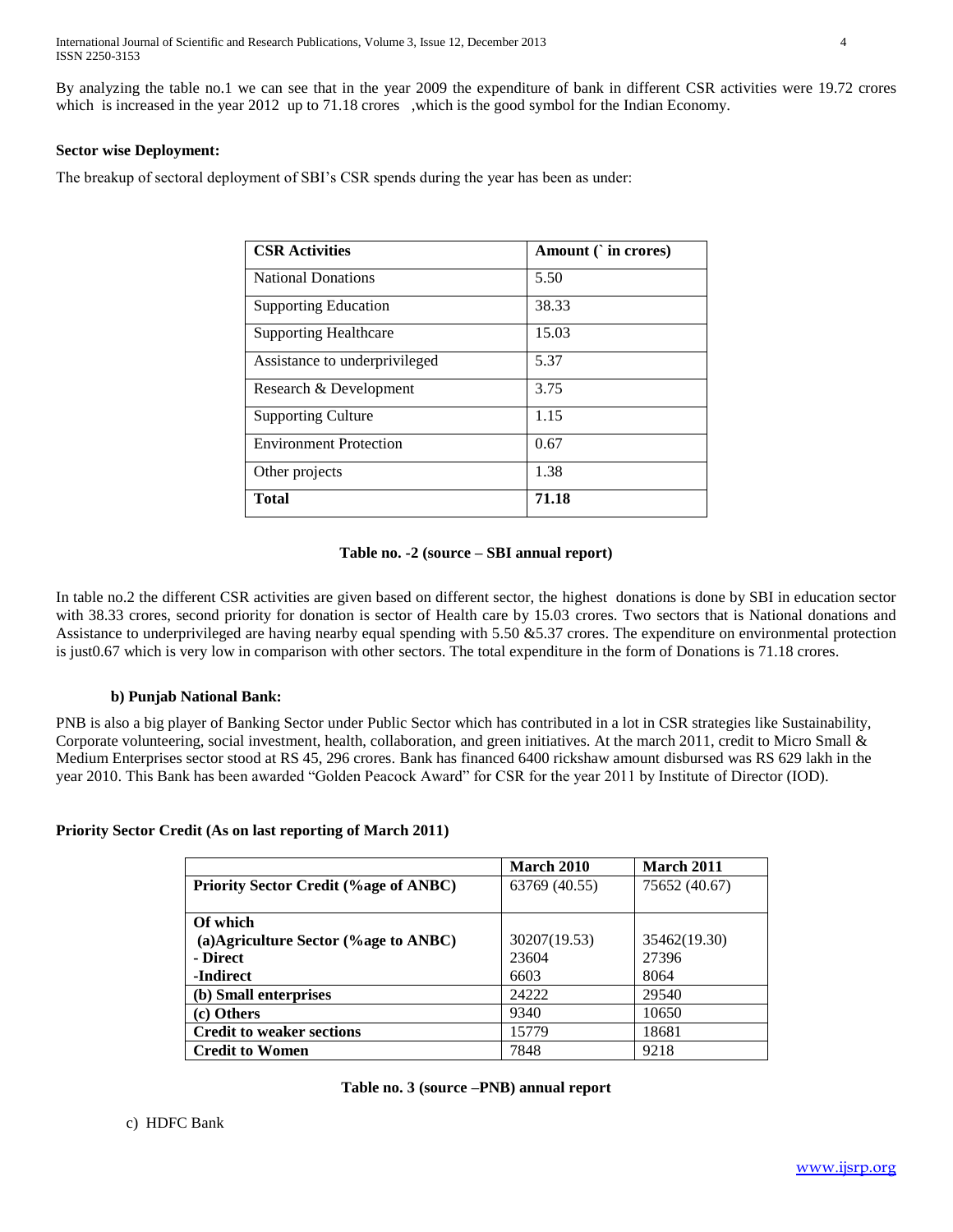HDFC Bank is a big player of Private Sector Bank which is well established in it's working. Swabhimaan, HDFC Life's Corporate Social Responsibility (CSR) initiative- aims to play a positive role by contributing towards the advancement of society and conservation of environment while engaging with their stakeholders. The objective of Swabhimaan is to contribute to improve and enhance the quality of life of communities in which the company operates thereby helping to create an equitable society.

HDFC Life is committed to being a socially responsible corporate and its CSR framework is governed by a formal policy. Besides, the Company's employees also actively embrace and participate in the Company's community initiatives to accelerate inclusive growth and strengthen environment protection.

# HDFC life CSR framework:



Source: HDFC website

# **d) ICICI Bank**

ICICI Bank is India's largest private sector bank with total assets of Rs. 5,367.95 billion (US\$ 99 billion) at March 31, 2013 and profit after tax Rs. 83.25 billion (US\$ 1,533 million) for the year ended March 31, 2013. The Bank has a network of 3,529 branches and 11,063 ATMs in India, and has a presence in 19 countries, including India.

#### **(April 1, 2010 to March 31, 2011)**

| <b>ICICI Foundation Programmes</b>                 | Amount<br>(Millions) |  |
|----------------------------------------------------|----------------------|--|
| <b>CSO</b> Partners                                | 10                   |  |
| Digantar Shiksha Evam Khelkud Samiti               | 12.28                |  |
| Tata Institute of Social Sciences                  | 9.56                 |  |
| The America India Foundation Trust                 | 3.00                 |  |
| Eklavya Foundation                                 | 6.52                 |  |
| Jana Sanskriti Centre for Theatre of the Oppressed | 2.08                 |  |
| Vikramshila Education Resource Society             | 2.00                 |  |
| Centre for Learning Resources                      | 1.81                 |  |
| Janagraaha Centre for Citizenship and Democracy    | 1.94                 |  |
| <b>Education Support Organisation</b>              | 1.63                 |  |
| Save the Children                                  | 0.90                 |  |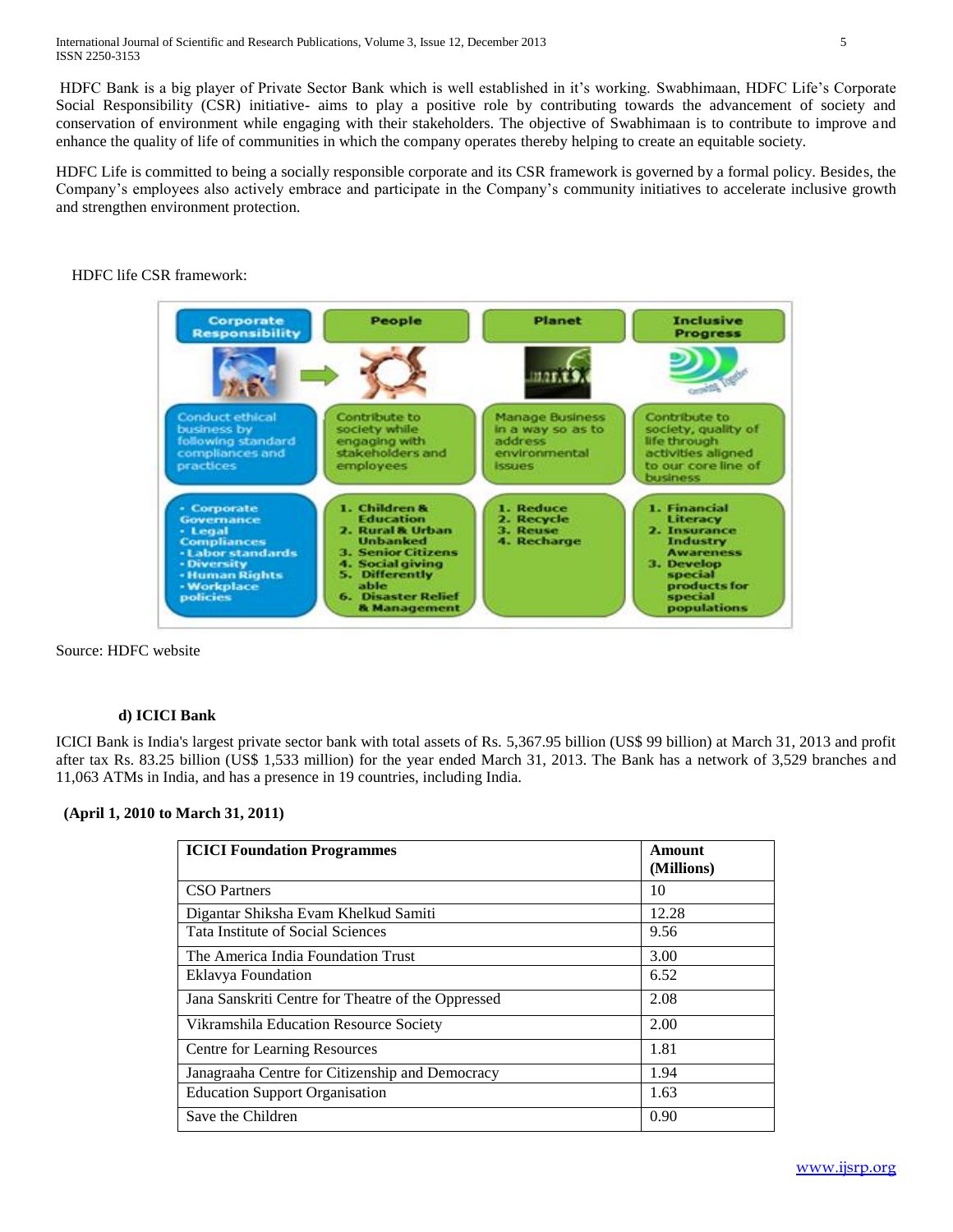| Other Grants / Project Expenses              | 1.10   |
|----------------------------------------------|--------|
| <b>ICICI Group CSR</b>                       |        |
| Give India - ICICI Bank Read to Lead Project | 26.59  |
| <b>Dignity Foundation</b>                    | 25.00  |
| Bhavishya Alliance                           | 1.61   |
| Give India - Speak for Smiles                | 7.00   |
| <b>TOTAL</b>                                 | 112.93 |

| Table no. - 4 (source – ICICI annual report) |  |  |  |
|----------------------------------------------|--|--|--|
|----------------------------------------------|--|--|--|

# **Disbursements (April 1, 2011 to March 31, 2012)**

| <b>ICICI Group CSR</b>                   | Amount(millions) |
|------------------------------------------|------------------|
| Sevadham Trust Healthy Lokshakti Project | 2.8              |
| Bhavishya Alliance                       | 1.0              |
| Paragon Charitable Trust                 | 1.3              |
| Healthy Lokshakti Project                | 3.0              |
| <b>TOTAL</b>                             | 75.9             |

Table no. -4 (source – ICICI annual report)

# **6. REPORTING OF CSR PRACTICES BY INDIAN FINANCIAL INSTITUTIONS**

The concept of CSR reporting has been described by different scholars in different ways.CSR reporting calls for reflection of corporate ethical practices, transparency, sensitivity to the environment issues, social commitment and labour welfare practices of business houses. It is observed from Kamayog's CSR rating(2009) that most of the Indian banks do not mention CSR on their annual reports or on websites.[15]

# **CSR rating of Indian financial Institutions**

| $level(0-5)$ | No. of banks/fis | Name of banks/fis                                                                                                                                                                                                                                                |
|--------------|------------------|------------------------------------------------------------------------------------------------------------------------------------------------------------------------------------------------------------------------------------------------------------------|
| Level 0      | 3                | City Union Bank, Vysya Bank and Vijay Bank.                                                                                                                                                                                                                      |
| Level 1      | 6                | Central Bank of India, Indusind Bank, Karnataka Bank, Kotak Mahindra                                                                                                                                                                                             |
|              |                  | Bank, South Indian Bank & UCO Bank                                                                                                                                                                                                                               |
| Level 2      | 15               | Allahabad Bank, Andhra Bank, BOB, Bank of India, Bank of Maharashtra<br>Bank, IDBI bank, Bank of Rajasthan, Corporation Bank, Federal Bank, HDFC<br>,Indian overseas,State Bank of Bikaner,State Bank of Mysore, State Bank of<br>Travancore and Syndicate Bank. |
| Level 3      | 11               | Axis Bank, Canara Bank, Dena Bank, ICICI bank, Indian Bank, ING Vysya<br>Bank, Jammu and Kashmir Bank, Oriental Bank, Punjab National Bank, SBI<br>and Union Bank of India.                                                                                      |
| Level 4      |                  | Yes Bank                                                                                                                                                                                                                                                         |
| Level 5      | Nil              | Nil                                                                                                                                                                                                                                                              |

**Source: Karmayog's CSR rating, 2009. [16]**

### **7. PRESENT STATUS OF CSR IN BANKING**

**New companies bill is a step forward: Clause 135- corporate social responsibility.**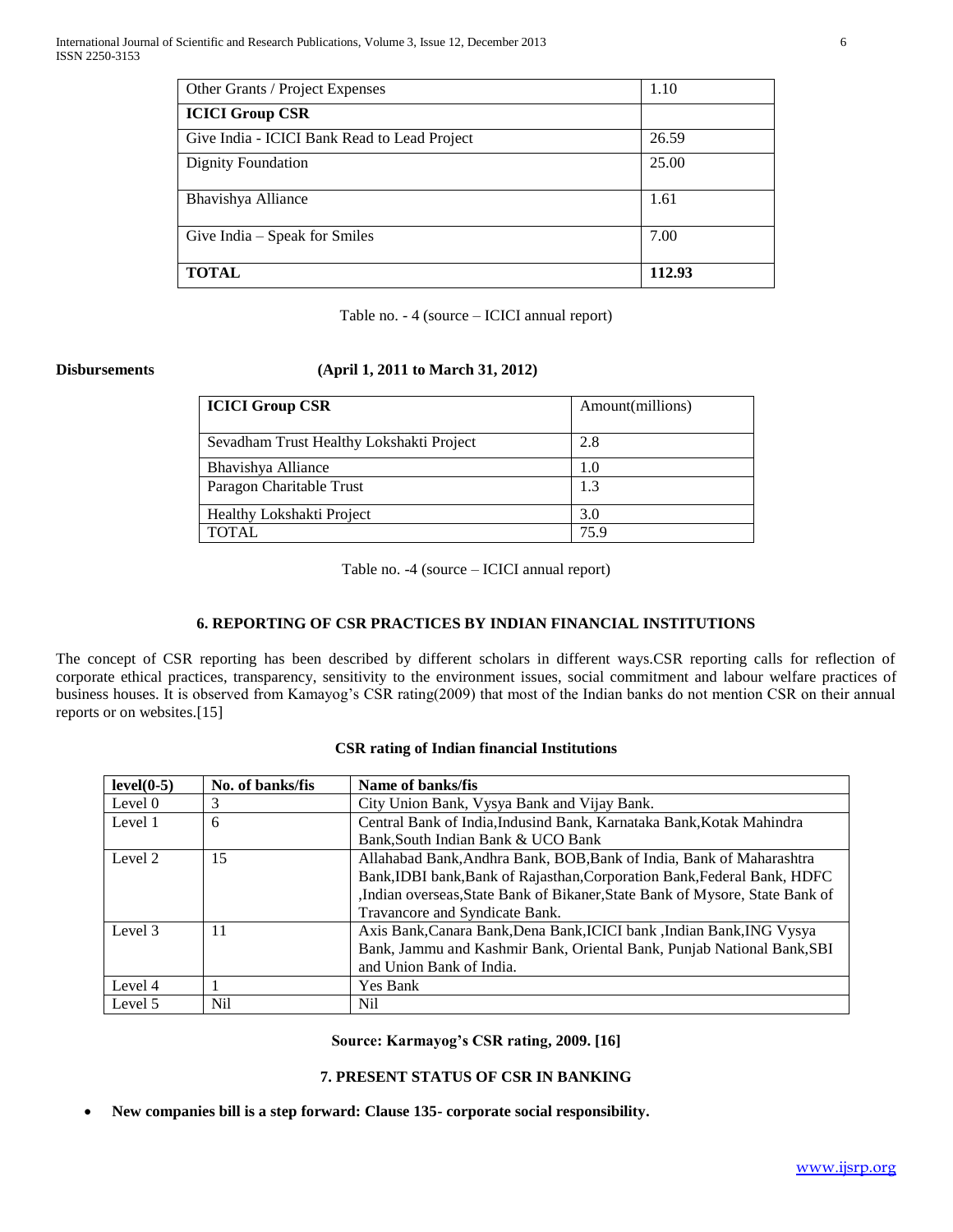International Journal of Scientific and Research Publications, Volume 3, Issue 12, December 2013 7 ISSN 2250-3153

The new Companies Bill seeks to make it mandatory for companies of a certain financial strength to spend at least 2% of their average net profit over three years on corporate social responsibility. The Bill, which would replace the nearly six-decade old Companies Act, 1956, was cleared by the Rajya Sabha on 8 August while it had received the [Lok Sabha](http://economictimes.indiatimes.com/topic/Lok%20Sabha) nod in December last year. As per the new norms, the two per cent spending on CSR is not mandatory but reporting about it is mandatory. In case, a company is unable to spend the required amount, then it has to give an explanation for the same. The CSR norms, that would come into effect once the President gives his assent, would be applicable to companies having either net worth of Rs 500 crores or more; turnover of Rs 1,000 crores or more; or net profit of Rs 5 crores or more.[17]

# **RBI revises bank KYC guidelines, advises new set of norms on July 1 2013**

In a bid to strengthen its safeguards against money laundering, the Reserve Bank of India (RBI) issued the master circular revising certain guidelines related to bank Know Your Customer (KYC) policy. It suggested creating Unique Customers Identification Code (UCIC) while bringing changes in new account opening process .[18] On July 16, 2013, RBI fines 22 banks Rs 50cr for violation of know your customer which includes SBI, PNB and 20 more lending banks .[19]

#### **8. CONCLUSION**

At present the Banking Sector performing their banking services more effectively in comparison with the past and also started working towards social banking that is Corporate Social Responsibility. Maximum number of banks whether related to private sector or public sector highly performing CSR activities as per their priority but if we look towards the CSR reporting then we can see that most of the banks are still not disclosing their amount for such initiatives in their websites. After the involvement of RBI the CSR becomes the important part of Banking Sector but still more regulations and new policies are required to implement the concept of CSR in Indian Banking Sector .RBI should made some criteria to distinguish between the banks conducting CSR practices and those not conducting ,on the bases of their involvement in social banking and some percentage must be set for spending on CSR activities by all the established Banks and a proper monitoring is required by a committee on the working of Banks so that the Banks work for their profit along with contributing towards the society because *Corporate social responsibility is just not the charity but a practical implementation of ethical ideas towards the society.*

#### **REFRENCES**

- **1)** RBI Notification.(2007) .CSR in Indian Banks, Corporate Social Responsibility, Sustainable Development and Non-Financial Reporting- Role of Banks,RBI/2007-08/216:DBOD No Dir.BC.58/13.27.00/2007-08,Dec.20.
- **2)** S. K. Chaudhury, S. K. Das and P. K. Sahoo, "Practices of corporate social responsibility (CSR) in banking sector in India: an assessment," research journal of economics, business, volume 4, pp.76, 2011P.
- **3)** Sunder, "Beyond Business: From Merchant Charity to corporate citizenship," New Delhi: Tata McGraw-Hill, 2000
- **4)** [www.csrquest.net/defalt.aspx?articleID=12770&heading](http://www.csrquest.net/defalt.aspx?articleID=12770&heading)
- **5)** <http://ec.europa.eu/enterprise/policies/sustainable-business/corporate-social-responsibility/>
- **6)** B. Scholtens**,** "Finance as a Driver of Corporate Social Responsibility, "Journal of Business Ethics, vol. 68, no. 1, pp. 19-33, sep 2006.
- **7)** J. M. Rose, "Corporate Directors and Social Responsibility: Ethics versus Shareholder value," Journal of Business Ethics, vol. 73, no. 3, pp. 319-331, jul 2007.
- **8)** P. C. Godfrey and N. W. Hatch, "Researching corporate social responsibility: An agenda for the 21st century," Journal of business Ethics, vol. 70, pp. 87-98, 2007.
- **9)** [MD. H.U.Z Khan,](http://www.emeraldinsight.com/search.htm?ct=all&st1=Md.+Habib-Uz-Zaman+Khan&fd1=aut) "The Effect of Corporate Governance Elements on Corporate Social Responsibility (CSR) Reporting: Empirical evidence from private commercial banks of Bangladesh," International Journal of law and management, vol. 52 iss: 2, pp.82 – 109